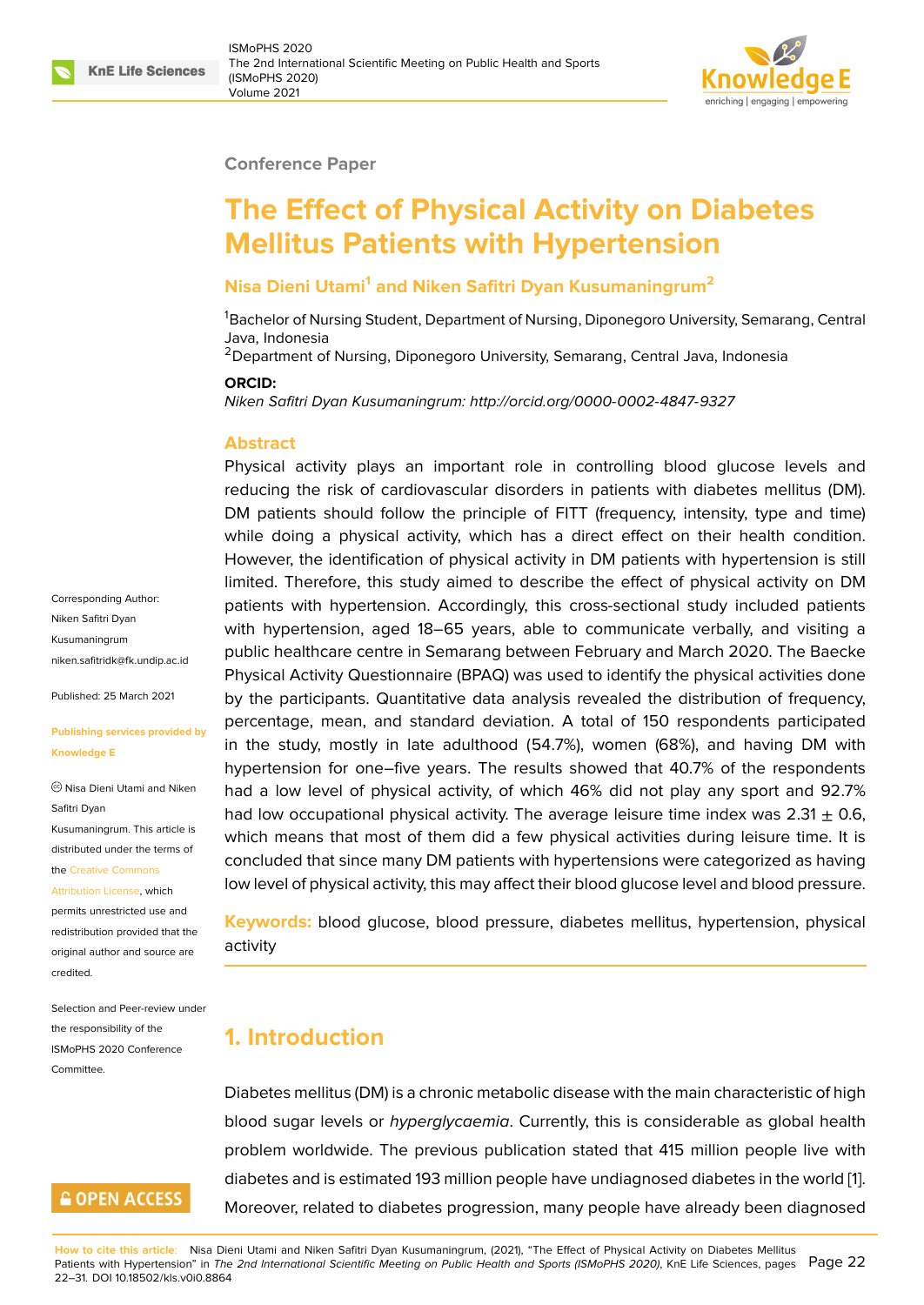with pre-diabetes, as the latest study showed higher number of pre-diabetes among adults in Semarang [2]. Uncontrolled increase of blood glucose levels can potentially damage blood vessels which can disrupt the work of the body's organs. Finally, it increases the risk of developing hypertension.

Two of three (66.[7%](#page-7-1)) people with diabetes had high blood pressure [3]. Globally, around 30% of people diagnosed with diabetes develop hypertension as one of its complications [4–6]. The blood pressure is measured at least three times at different period with the result is more than 130/ 80 mmHg.

The physical activity is familiar as one of diabetes managements, which plays a significant role in controlling blood glucose level and blood pressure. Muscles will use more glucose, which in turn it is changed to become energy. The physical activity also plays an important role in the sympathetic nervous system that it slows down the heart rate, which results in decreasing peripheral resistance and lowering blood pressure.

The basic principle of physical activity for diabetes patients with hypertension is a moderate-intensity of activity for cardiorespiratory capacities. It consists of brisk walking, jogging, swimming, or cycling. These activities can be carried out with regular frequency 3-5 times per week with a maximum break of two days, the duration of 30-60 minutes, and a total of approximately 150 minutes per week [7, 8].

There are many studies conducted about physical activity of diabetes patients. In a previous study with diabetes, only 30% self-reported routinely organize the moderateintensity of physical activity [9]. However, there is [lim](#page-8-0)[it](#page-8-1)ed information related to how do physical activities among diabetes patients with hypertension. Therefore, the aim of the present study was to describe the physical activity among diabetes patients with hypertension who access pri[ma](#page-8-2)ry healthcare centre in Semarang.

## **2. Material and Method**

This was a cross-sectional study that included 150 participants who consecutively participated at Public Health Centre of Kedungmundu, Semarang. This study took place from February to March 2020 to aged 18-65 year diabetes patients with hypertension and able to communicate verbally.

The Baecke Physical Activity Questionnaire (BPAQ) was used to evaluate participants' physical activities including 17 item questions within 3 domains of occupational (work) activities, sport, activities, and recreational (leisure-time) activities [10]. Activities were scored on a scale of 1-5 which is 5 indicates the most activity and 1 indicates the least activity for each index. The total score was obtained by adding the work index,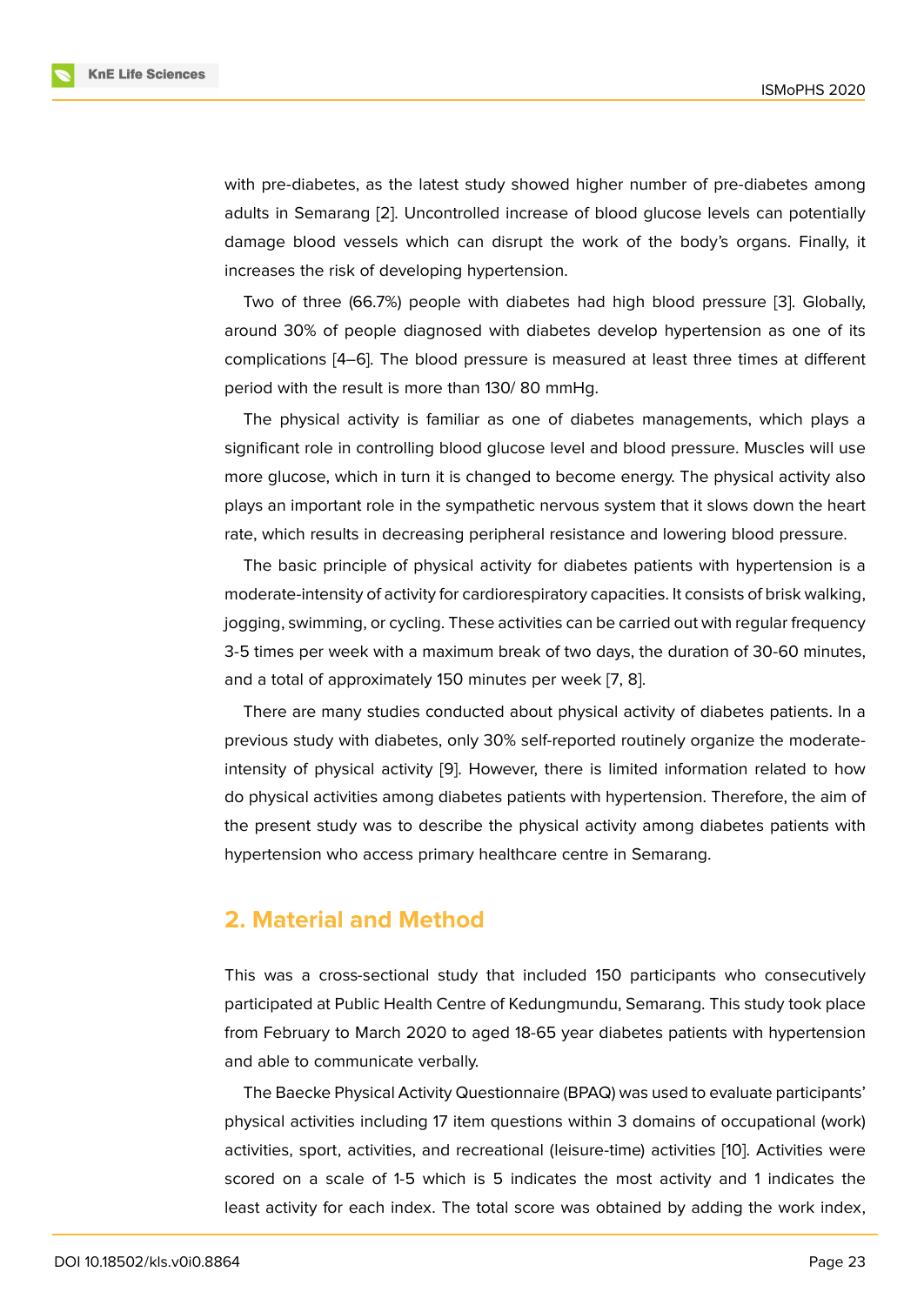sport index, and leisure time index. The *Baecke* has been translated into Indonesian in the previous study with a validity of 0.72 and reliability of 0.841 [11]. The frequency distribution was used to present the socio-demographic and clinical characteristics and also the level of physical activity.

## **3. Results**

#### **3.1. Socio-demographic and clinical characteristics**

A total of 150 respondents (100% response rate) were participated in this study. Participants were composed of 102 (68%) women with mean age of 59.1 years (SD  $\pm$  5.3). More than half of participants had been diagnosed diabetes less than 5 years (58%) and had been followed by hypertension for 1-5 years (56.7%). Detail information of socio-demographic and clinical characteristics is presented in Table 1.

#### **3.2. Physical activity of participants**

Table 2 presents the descriptive measures and frequency distribution of physical activity level according to the self-report of participants.

The mean score of physical activity level was  $6.68$  ( $\pm$  1.85), which is categorized as middle. However, from the frequency distribution and percentage, it can be observed that more participants are considered as low level regarding their physical activities (40.7%) than two others level.

An explanation of physical activity domains are showed in Table 3. It can be seen that physical activity consists of three domains: work activity, sport activity, and leisure time activity. For the work activity domain, the vast majority of participants are reported low index. Whereas, sport activity domain more frequently participants stated no sport.

Table 4 showed the descriptive measurement of physical activity level of diabetes patients with hypertension according to participants' characteristics. It is explained that more of them with blood pressure at range of 131/ 81 to 150/ 90 mmHg are categorized to low level of activity (43.3%). However, more of participants who the blood pressure ≥151/91 mmHg are classified as high level of activity (37.8%).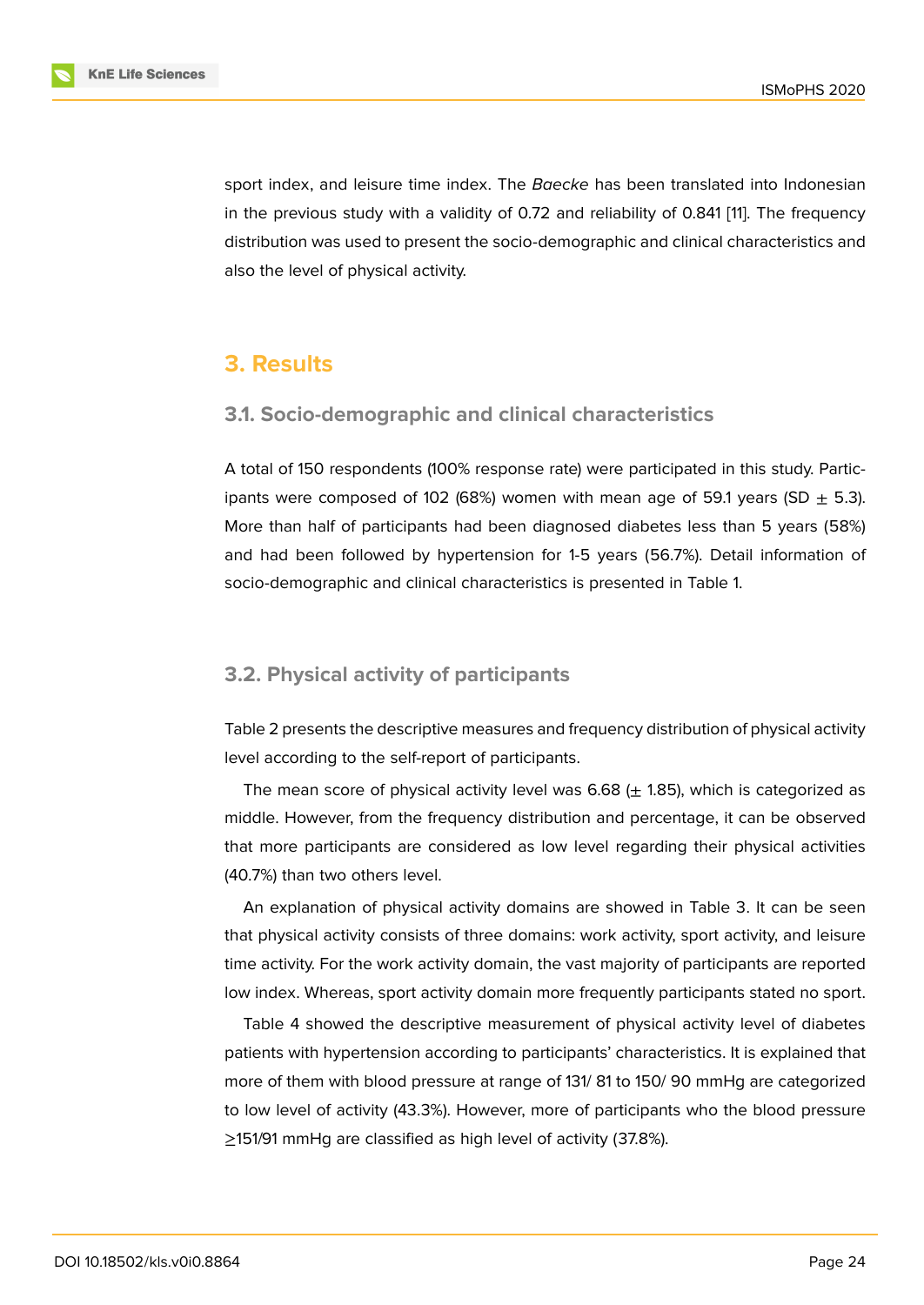| <b>Characteristics</b>                                     | <b>Total</b>     |      |
|------------------------------------------------------------|------------------|------|
|                                                            | f                | %    |
| Age (mean $\pm$ SD; years old)                             | $59.1 \pm 5.3$   |      |
| <b>Sex</b>                                                 |                  |      |
| Men                                                        | 48               | 32.0 |
| Women                                                      | 102              | 68.0 |
| <b>Work status</b>                                         |                  |      |
| Without income                                             | 119              | 79.3 |
| With income                                                | 31               | 20.7 |
| Body mass index (kg/m <sup>2</sup> )                       |                  |      |
| $<$ 17-18.4                                                | $\overline{2}$   | 1.3  |
| $18.5 - 25.0$                                              | 65               | 43.3 |
| >25.1                                                      | 83               | 55.3 |
| <b>Onset of diabetes (yr)</b>                              |                  |      |
| $\leq 5$                                                   | 87               | 58.0 |
| >5                                                         | 63               | 42.0 |
| Onset of hypertension (yr)                                 |                  |      |
| $\leq$ 1                                                   | 34               | 22.7 |
| $1 - 5$                                                    | 85               | 56.7 |
| > 5                                                        | 31               | 20.7 |
| Random blood glucose (mg/dL)                               |                  |      |
| < 120                                                      | 18               | 12.0 |
| $120 - 200$                                                | 96               | 64.0 |
| >200                                                       | 36               | 24.0 |
| Random blood glucose in 3 months (mean $\pm$ SD;<br>mg/dL) | $188.4 \pm 71.4$ |      |
| Blood pressure (TD) (mmHg)                                 |                  |      |
| >131/81-150/90                                             | 113              | 75.3 |
| BP > 151/91                                                | 37               | 24.7 |
| Blood pressure in 3 months (mean $\pm$ SD; mmHg)           | $149/90 + 8/5$   |      |

TABLE 1: Socio-demographic and clinical characteristics of participants (*n* = 150).

Source: Author's own work

TABLE 2: Physical activity level of the participants (*n* = 150).

| Level of physical activity | Mean (SD)       | <b>Total</b> |      |  |
|----------------------------|-----------------|--------------|------|--|
|                            |                 |              | %    |  |
| Low                        |                 | 61           | 40.7 |  |
| <b>Middle</b>              | $6.68 \pm 1.85$ | 38           | 25.3 |  |
| High                       |                 | 51           | 34.0 |  |

Source: Author's own work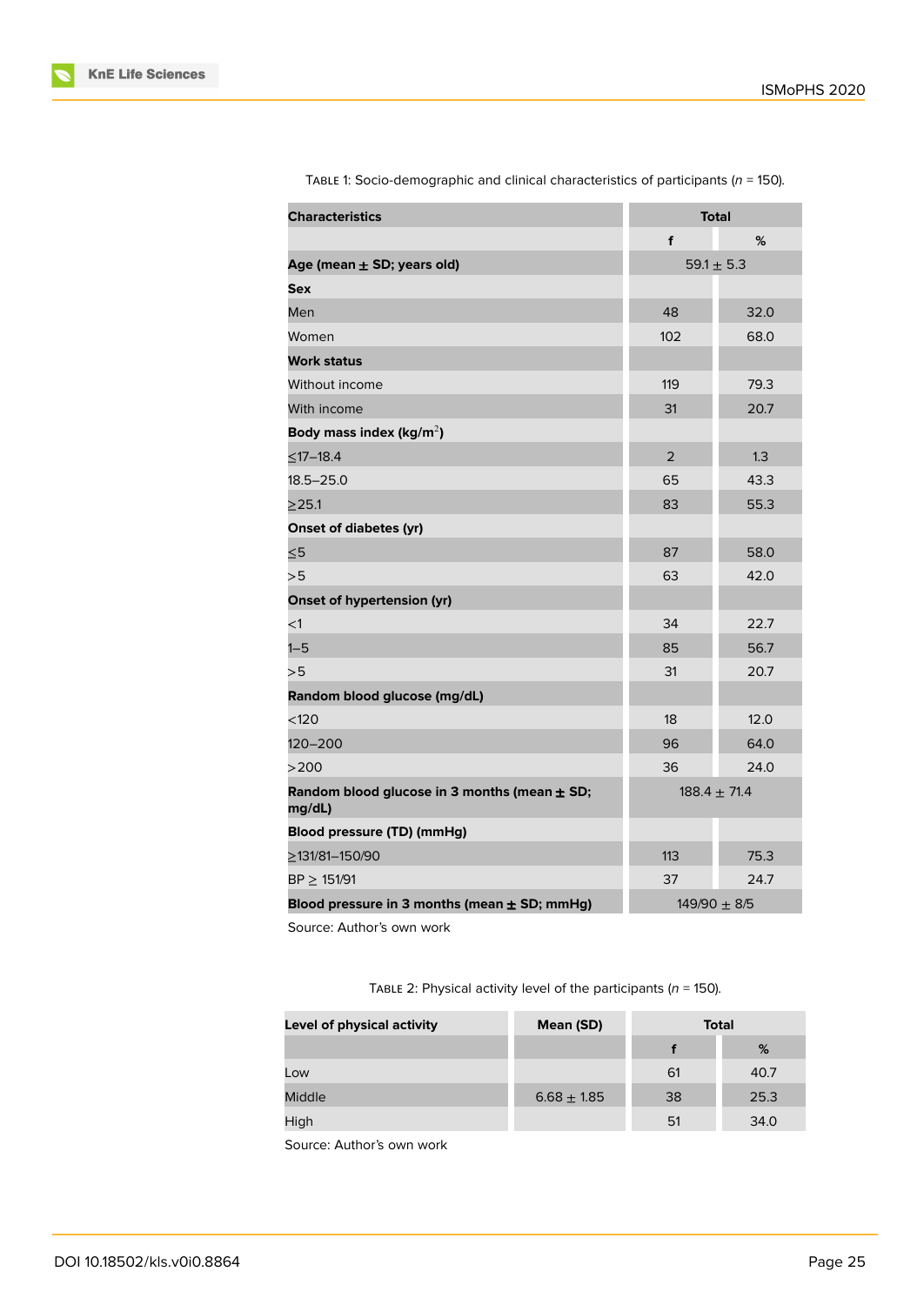| Гавце 3: Physical activity domains ( $n$ = 150). |  |  |  |  |
|--------------------------------------------------|--|--|--|--|
|--------------------------------------------------|--|--|--|--|

| <b>Domain</b>                         | <b>Total</b>   |          |
|---------------------------------------|----------------|----------|
|                                       | $\mathbf n$    | %        |
| <b>Work activity</b>                  |                |          |
| Low                                   | 139            | 92.7     |
| <b>Middle</b>                         | 11             | 7.3      |
| High                                  | $\circ$        | $\Omega$ |
| <b>Sport activity</b>                 |                |          |
| No sport                              | 69             | 46.0     |
| Low                                   | 32             | 21.3     |
| Middle                                | 49             | 32.7     |
| High                                  | $\mathbf 0$    | $\circ$  |
| Leisure time activity (mean $\pm$ SD) | $2.31 \pm 0.6$ |          |

Source: Author's own work

TABLE 4: Descriptive measures of physical activity level of participants according to the participants' characteristics (*n* = 150).

| <b>Characteristic</b>                  | <b>Physical activity level</b> |      |                 |      |      |      |
|----------------------------------------|--------------------------------|------|-----------------|------|------|------|
|                                        | Low                            |      | <b>Middle</b>   |      | High |      |
|                                        | f                              | %    | f               | %    | f    | %    |
| Sex                                    |                                |      |                 |      |      |      |
| Male                                   | 19                             | 39.6 | 10 <sup>°</sup> | 20.8 | 19   | 39.6 |
| Female                                 | 42                             | 41.2 | 28              | 27.5 | 32   | 31.4 |
| <b>Work status</b>                     |                                |      |                 |      |      |      |
| With income                            | 50                             | 42.0 | 32              | 28.9 | 37   | 31.1 |
| Without income                         | 11                             | 35.5 | 6               | 19.3 | 14   | 45.2 |
| Random blood glucose<br>level (mg/ dL) |                                |      |                 |      |      |      |
| < 120                                  | 9                              | 50.0 | $\mathbf{1}$    | 5.6  | 8    | 44.4 |
| 120-200                                | 37                             | 38.5 | 28              | 29.2 | 31   | 32.3 |
| >200                                   | 15                             | 41.7 | 9               | 25.0 | 12   | 33.3 |
| <b>Blood pressure (mmHg)</b>           |                                |      |                 |      |      |      |
| ≥131/80–150/90 mmHq                    | 49                             | 43.4 | 27              | 23.9 | 37   | 32.7 |
| >151/91                                | 12                             | 32.4 | 11              | 29.7 | 14   | 37.8 |

Source: Author's own work

# **4. Discussion**

Discussing physical activity, it is necessary to clarify the meaning of terms which are often used interchangeably. Two terms that sound similar are physical activity and exercise. Physical activity is defined as any bodily movement produced by skeletal muscles that require energy expenditure [12]. Any movement is actually physical activity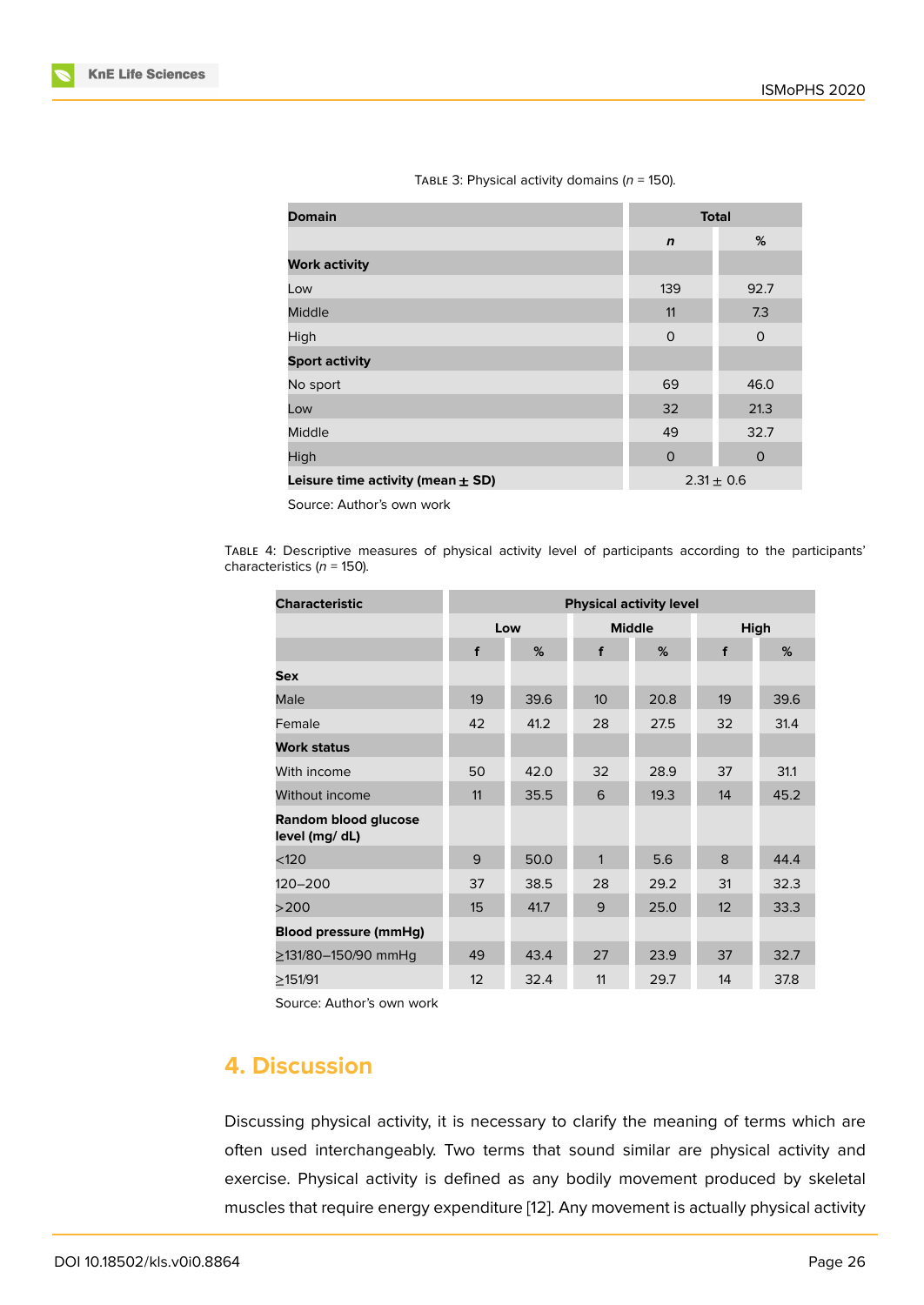or often is called as daily actions, such as walking, taking the stairs, sweeping, traveling, etc. However, exercise is defined as planned, structured, repetitive, and intentional movement intended to improve or maintain one or more components of physical fitness. Exercise is also called as organized activities or sports, such as swimming, running, bicycling, or walking that involves continuous, rhythmic movements of large muscle lasting for at least 10 minutes at a time. Indeed, exercise is a subcategory of physical activity.

Regarding to this study, more diabetes patients with hypertension tend to classified as low level of activity than middle or high. This result is obtained by summing the work index, sport index, and leisure time index. Generally speaking, there are several components of physical activity which can be divided into work, sports, and leisure activities. Leisure-time physical activity is defined as technique participants do sports, fitness, and recreational activities. There are various factors that influence every person in carrying out daily activities.

It is already known that several participants' characteristics, both demographic and clinical, may influence the level of activity. Previous studies illustrated that age, gender, occupation, and education are demographic factors affect patients' daily activities [13– 15]. More specific, a study demonstrated that the participants at active cohort were slightly younger and had better clinical conditions than they were at inactive cohort [14].

Thoroughly looking at the socio-demographic and clinical characteristics of participants, it was not surprising to see that this condition occurred because the most of participants are late adulthood, women, overweight, and the work status is with[ou](#page-8-3)t income. In this study, work status without income for instance is housewife, retired, and unemployment. This intended that they do not need much energy to be active. Finally, these all conditions give an impact on several health aspects such as uncontrolled blood sugar levels and blood pressure of the participants.

Physical activity has significant health benefit and contributes to control severity of disease. Physical activity can help people with diabetes to achieve a variety of goals, including increase cardiorespiratory fitness, improve glycaemic control, decrease insulin resistance, improve lipid profile, reduce blood pressure, and maintain weight [16]. Both moderate and vigorous intensity physical activity can improve health [12]. However, it was also stated in the previous study that moderate activity (such as brisk walking) causes a noticeable increase in heart rate, while vigorous activity (such as jo[gg](#page-8-4)ing) is associated with rapid breathing and a greater increase in heart rate [17[\].](#page-8-5)

It is recommend that physical activity have to follow a specific principle have been published for each patients [18]. A prescription for physical activity may be tailored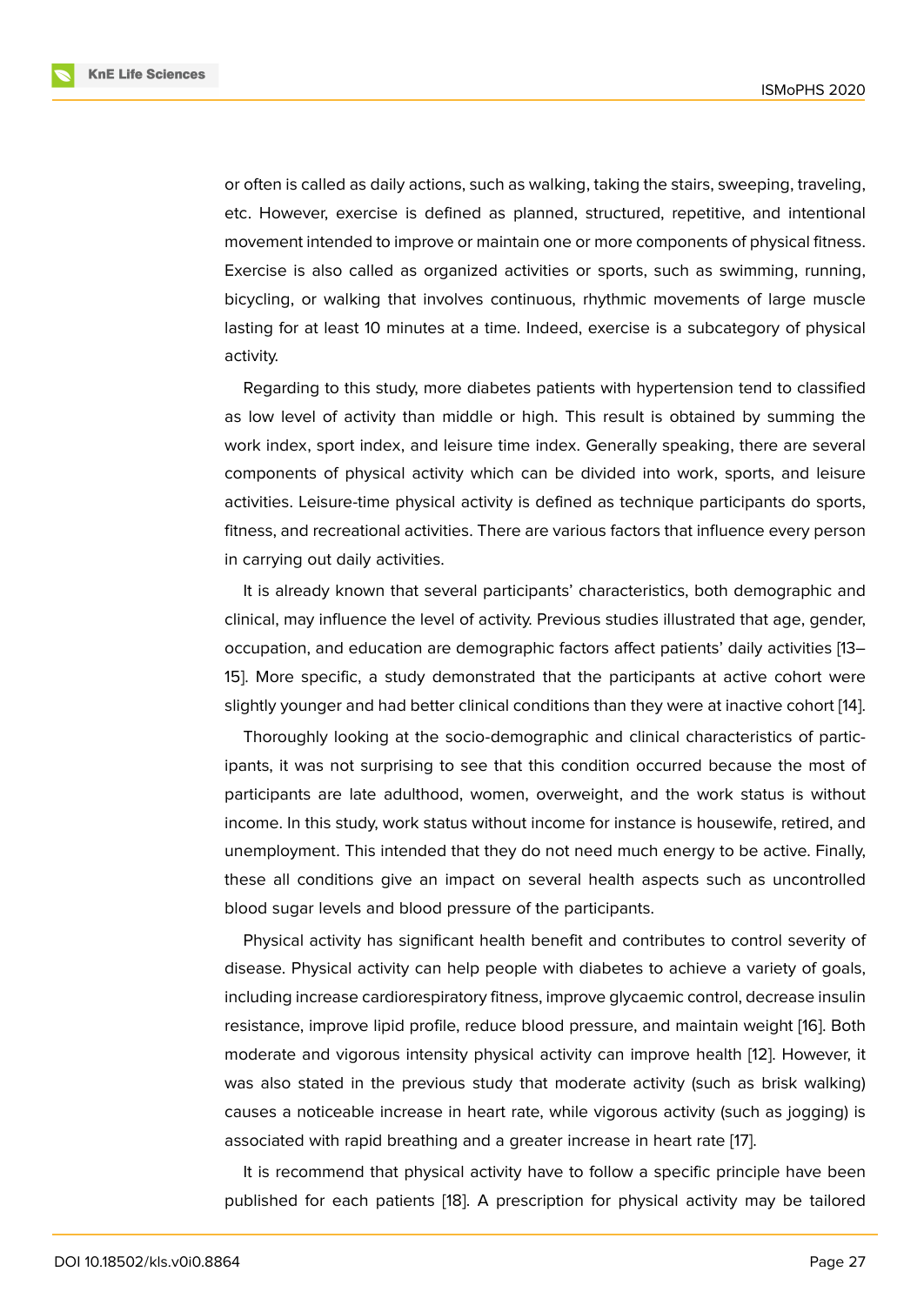to specific patient needs according to 4 different aspects of activity called the FITT Principle, involving frequency, intensity, timing, and type [17].

The mechanism of how each type of physical activity had been already researched [4, 19, 20]. Low level of activity will not significantly reduce blood sugar levels and blood pressure. However, moderate-intensity activities signifi[can](#page-9-0)tly decrease blood sugar levels and blood pressure [5, 21]. Moreover, another study stated that vigorous activity [de](#page-8-6)[cre](#page-9-1)[ase](#page-9-2) less blood sugar level than moderate activity, due to rising of *catecholamine* and growth hormone [22].

The elderly women who [h](#page-8-7)[ave](#page-9-3) DM with low level of physical activity are more at risk of experiencing cardiovascular complications such as hypertension. Apart from being related to the factor o[f in](#page-9-4)creasing age so that physical fitness decreases, women have the *oestrogen* hormone, which plays a role in increasing high-density lipoprotein (HDL). As we get older, the production of the *oestrogen* hormone will decrease so that after the age of  $>$  45 years and experiencing menopause, women will be more at risk of developing hypertension [23].

Work also affects the daily activities of individuals. People with diabetes who do a lot of light activity tend to have a higher heart rate because the heart muscle works harder with each contract[ion](#page-9-5). The great effort of the heart muscle to pump blood, the high pressure exerted on the artery walls will increase the resistance of the peripheral arteries. Thereby raising blood pressure and causing hypertension [24].

Body Mass Index (BMI) can use as an assessment of whether an individual is obese or not. This study shows that most participants are overweight. Overweight and obesity will increase insulin resistance by the body that makes blood sugar is [no](#page-9-6)t able to directly metabolized by cells, which in turn increases glucose. Glucose and fat that are not well metabolized in obese DM patients will increase and cause damage to the endothelial lining of the arteries so that the arterial lumen decreases and the resistance to blood flow across the arteries increases [20].

The onset of having complications of hypertension is one of the factors that can affect how self-management is because it is related to lifestyle. In this case, lifestyle is doing a physical activity that will affect b[loo](#page-9-2)d sugar levels and blood pressure. Patients with diabetes who are in lack of lifestyle will increase their risk of developing hypertension. The onset of complications of hypertension in people with diabetes will be 33.9 times higher in people with diabetes who have diabetes > 5 years [24]. But it does not rule out that people with diabetes within the  $\leq$  5 year period are also at high risk of experiencing complications of hypertension, especially if they have a bad lifestyle.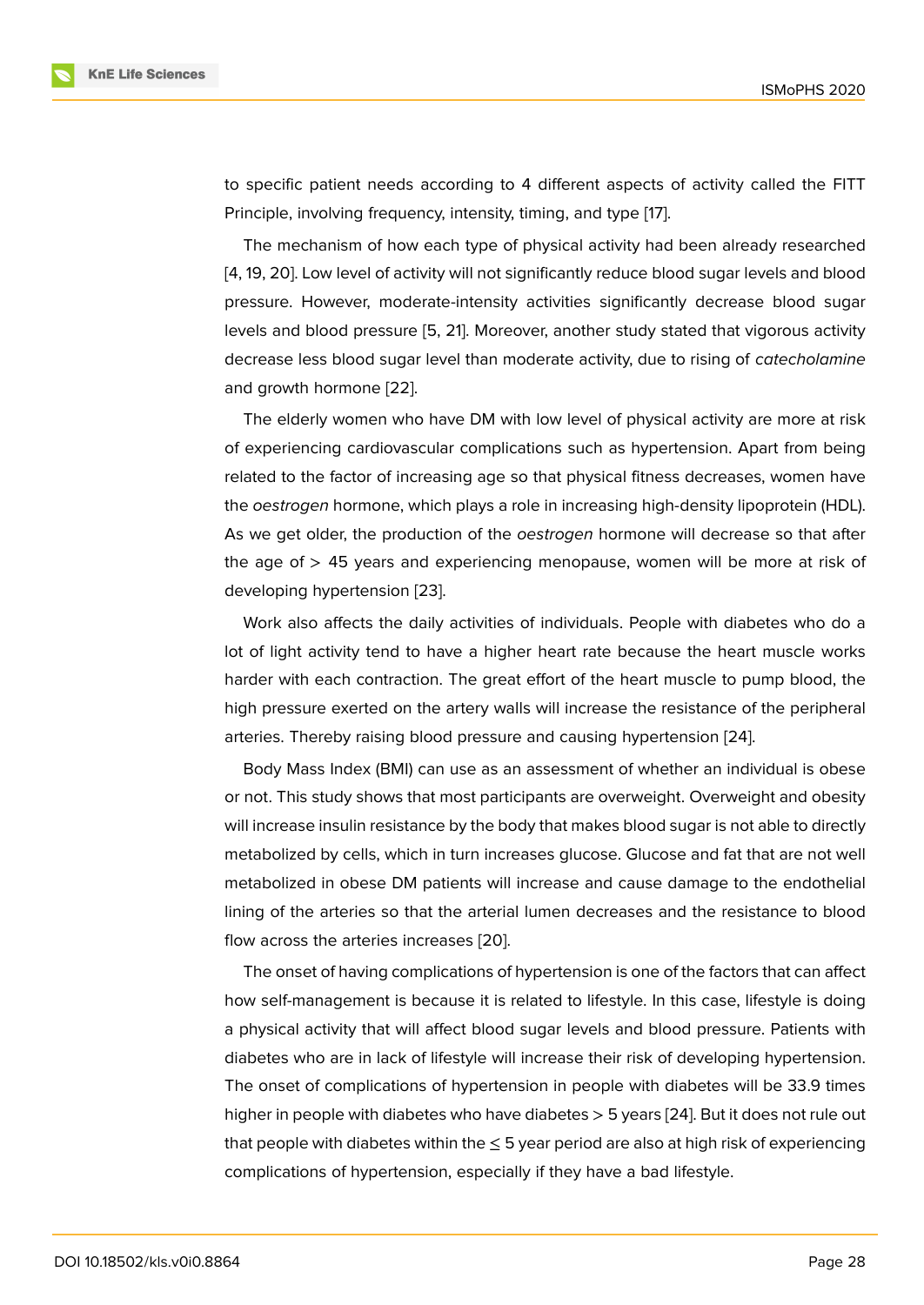The measurement of blood sugar levels and blood pressure can be an indicator of how individuals carry out the physical activity of their disease. Moderate-intensity physical activity with the aerobic type carried out by diabetes people with hypertension will cause a decrease in blood pressure levels by 7/5 mmHg [25]. Moreover, this study stated that the average leisure time index was  $2.31<sub>\pm</sub>$  0.6, which means that most of them did a few physical activities during leisure time. Even though, a previous study indicated that leisure time activity is associated with better m[eta](#page-9-7)bolic control in adults with type 1 and type 2 diabetes mellitus [26]. So that, looking at all domains in physical activity, every particular element, either patients or health workers, should increase an awareness regarding this situation.

## **5. Conclusion**

It can be concluded that physical activity of diabetes patients with hypertension is needed to control the level of blood glucose and blood pressure by perform considered physical activity based on the FITT principles. So that, it is recommended that diabetes patient with hypertension need to increase their awareness regarding the physical activity. Also, health workers can implement a program that increases the awareness and the physical activity.

# **Acknowledgement**

Thanks to all study participants, administrative, and healthcare professionals workers for their contributions.

# **Conflict of Interest**

The authors declare that there is no conflict of interest.

## **References**

- [1] Chatterjee, S., Khunti, K. and Davies, M. J. (2017). Type 2 Diabetes. *Lancet*, vol. 389, issue 10085, pp. 2239–51.
- <span id="page-7-1"></span><span id="page-7-0"></span>[2] Kusumaningrum, N. S. D., Hidayati, W. and Muin, M. (2020). Prediabetes and the Contributing Factors: A Study in Semarang, Central Java. *J Keperawatan Soedirman (The Soedirman J Nursing)*, vol. 15, issue 2, pp. 39–48.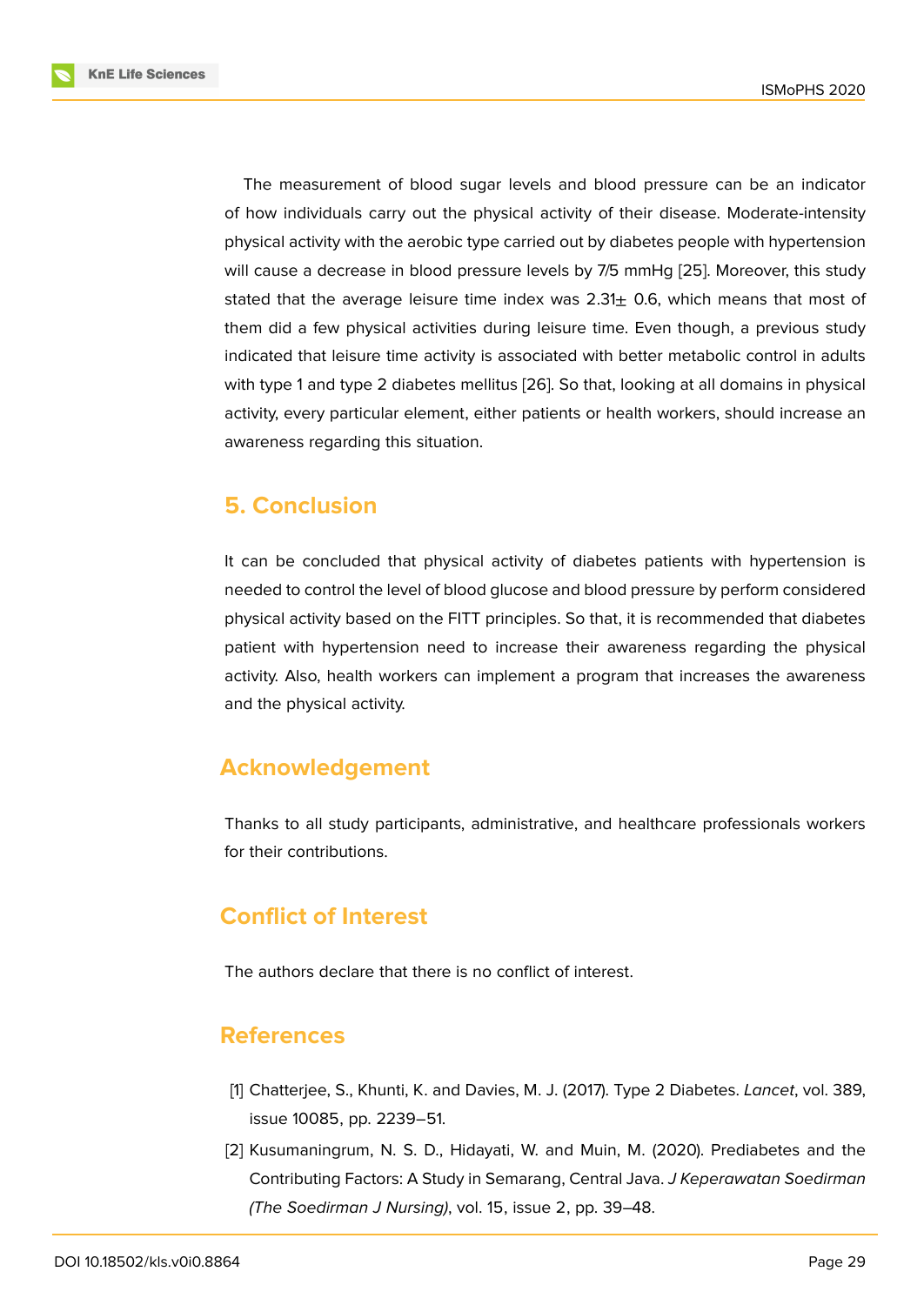- [3] American Diabetes Association. (2017). ADA Standards of Medical Care in Diabetes. *J Clin Appl Reseacrh Educ*., vol. 40, January issue, pp. 51–135.
- [4] Walther, D., *et al*. (2017). Hypertension, Diabetes and Lifestyle in the Long-Term Results from a Swiss Population-Based Cohort. *Prev Med (Baltim)*, vol. 97, pp. 56–61.
- <span id="page-8-6"></span>[5] Herawati, R. (2019). Prevalensi Hipertensi Pada Pasien Diabetes Melitus. *Jurnal Biomedika,* vol. 12, issue 1, pp. 41–6.
- <span id="page-8-7"></span>[6] Joseph, N. (2018). *Orang Yang Punya Diabetes Harus Waspada Dengan Risiko Kena Hipertensi*.
- [7] Indonesian Endocrinology Association. (2015). *Consensus of Management and Prevention of Type 2 Diabetes Mellitus in Indonesia*. Jakarta: PERKENI.
- <span id="page-8-0"></span>[8] The Canadian Diabetes Association. (2020). Physical Activity. *Diabetes Canada,* vol. 37, issue Supplement 1, p. 2–5.
- <span id="page-8-1"></span>[9] Istiyawanti, H., *et al*. (2019). Gambaran Perilaku Self Care Management Pada Penderita Diabetes Melitus Tipe 2. *Jurnal Kesehatan Masyarakat*, vol. 7, issue1, pp. 155–61.
- <span id="page-8-2"></span>[10] Baecke, J. A., Burema, J. and Frijters, J. E. (1982). A Short Questionnaire for the Measurement of Habitual Physical Activity in Epidemiological Studies. *American Journal of Clinical Nutrition*. vol. 36, issue 5, pp. 936–42.
- [11] Chairani, F. and Kusumaningrum, N. S. D. (2014). Aktivitas Fisik Pada Diabetisi Di Persatuan Diabetes Indonesia (Persadia) Salatiga. *Jurnal Keperawatan Komunitas*, vol. 2, issue 1, pp. 20–4.
- [12] World Health Organization. (2018). *Physical Activity*. Retrieved February 23, 2018 from https://www.who.int.
- <span id="page-8-5"></span>[13] Martinez, E. Z., *et al*. (2019). Association between Diabetes, Hypertension, Activities of Daily Living and Physical Activity among Elderly Users of Primary Healthcare Facilities. *[Revista Brassile](https://www.who.int.)ira de Cineantropometria e Desempenho Humano*. vol. 21, issue 55, p. 149.
- [14] Duclos, M. (2015). Physical Activity in Patients with Type 2 Diabetes and Hypertension – Insights into Motivations and Barriers from the MOBILE Study. *Vascular Health and Risk Management*, vol. 11, pp. 361–71.
- <span id="page-8-3"></span>[15] Steeves, J. A., *et al*. (2015). Daily Patterns of Physical Activity by Type 2 Diabetes Definition: Comparing Diabetes, Prediabetes, and Participants with Normal Glucose Levels in NHANES 2003-2006. *Preventive Medicine Reports*, vol. 2, pp. 152–7.
- <span id="page-8-4"></span>[16] Sigal, R. J., *et al*. (2013). Physical Activity and Diabetes. *Canadian Journal of Diabetes,* vol. 37, issue 1, pp. 40–4.